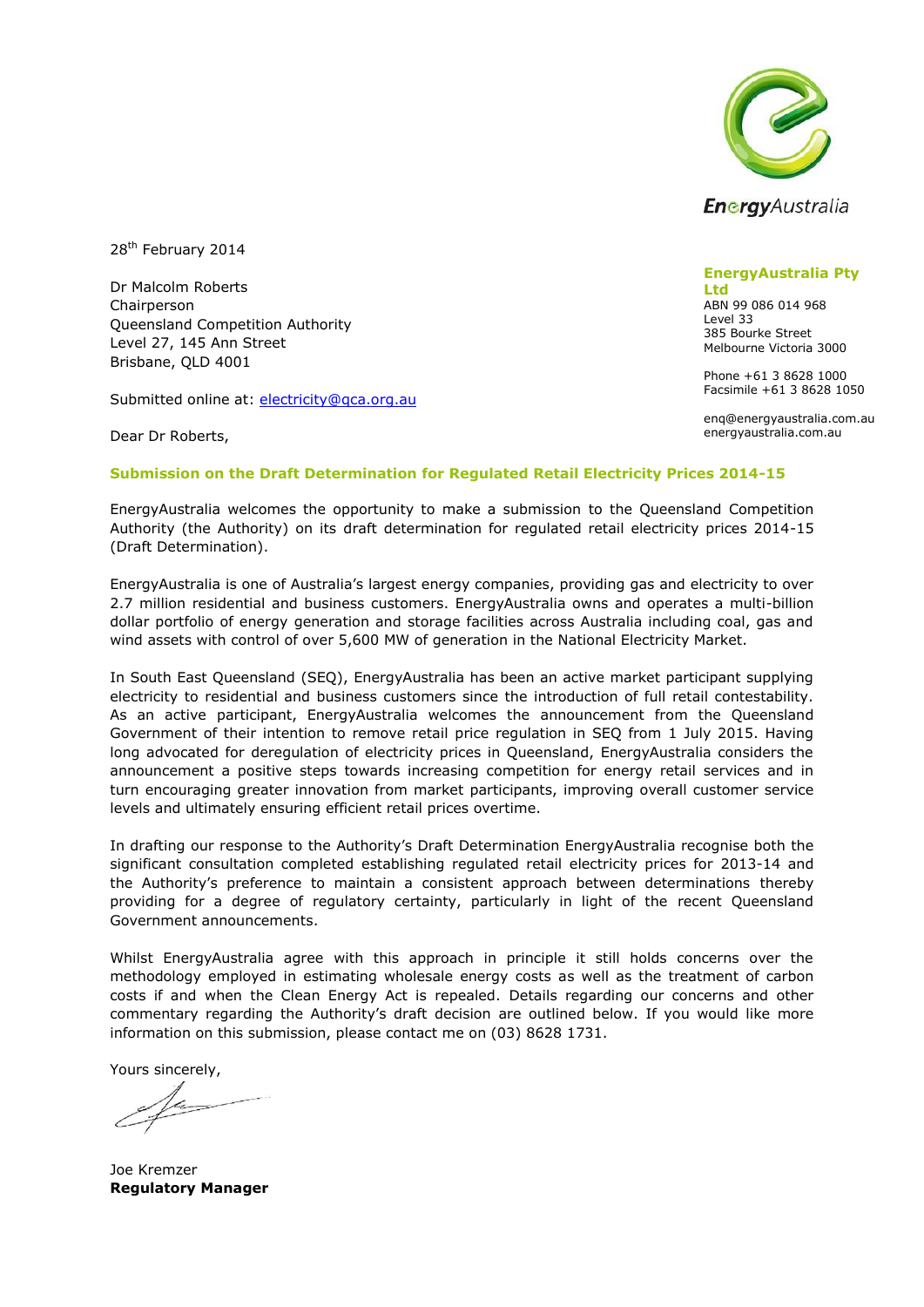

# **EnergyAustralia response to the Queensland Competition Authority Draft Determination for Regulated Retail Electricity Prices 2014-15**

**February 2014**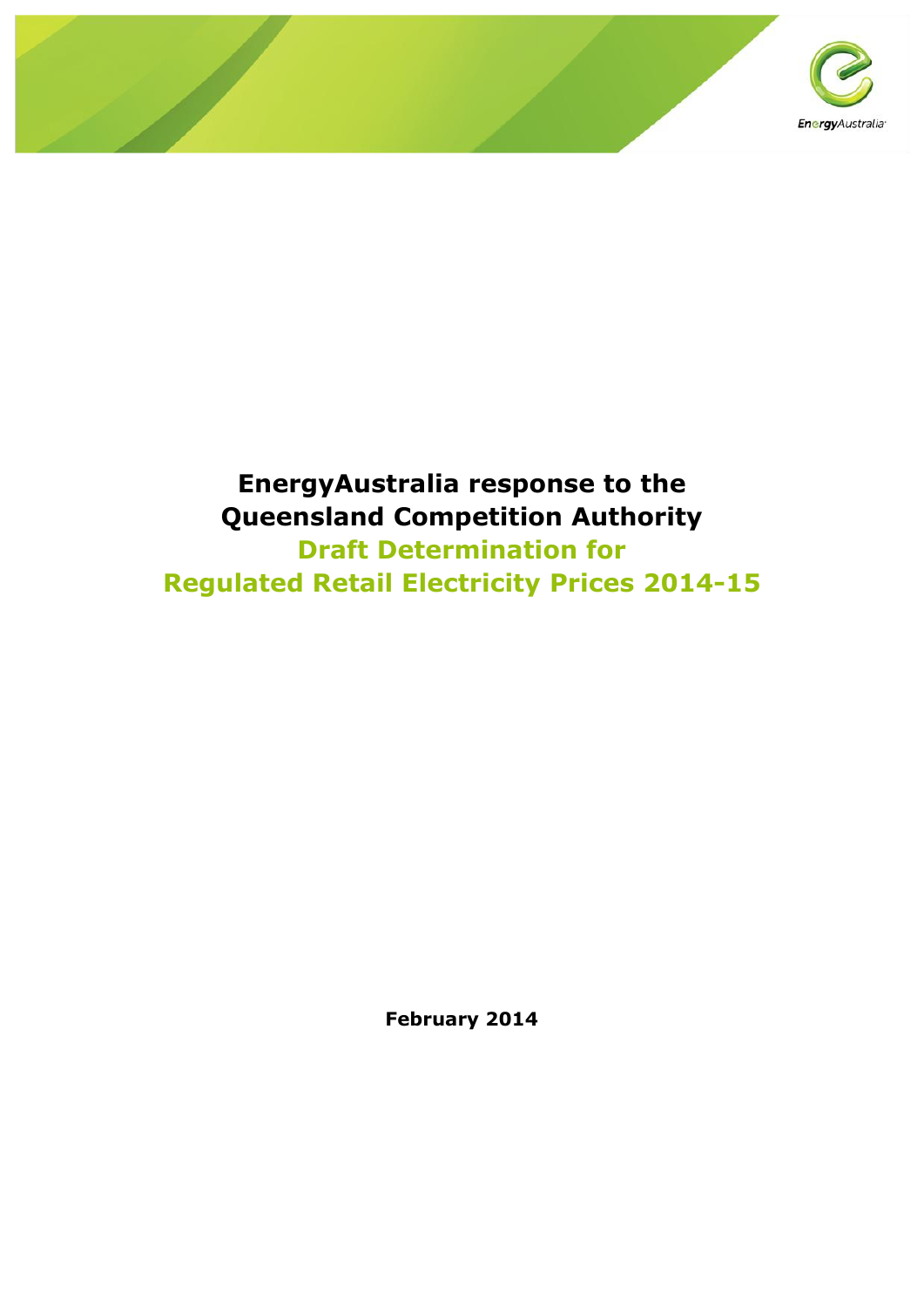# **Contents**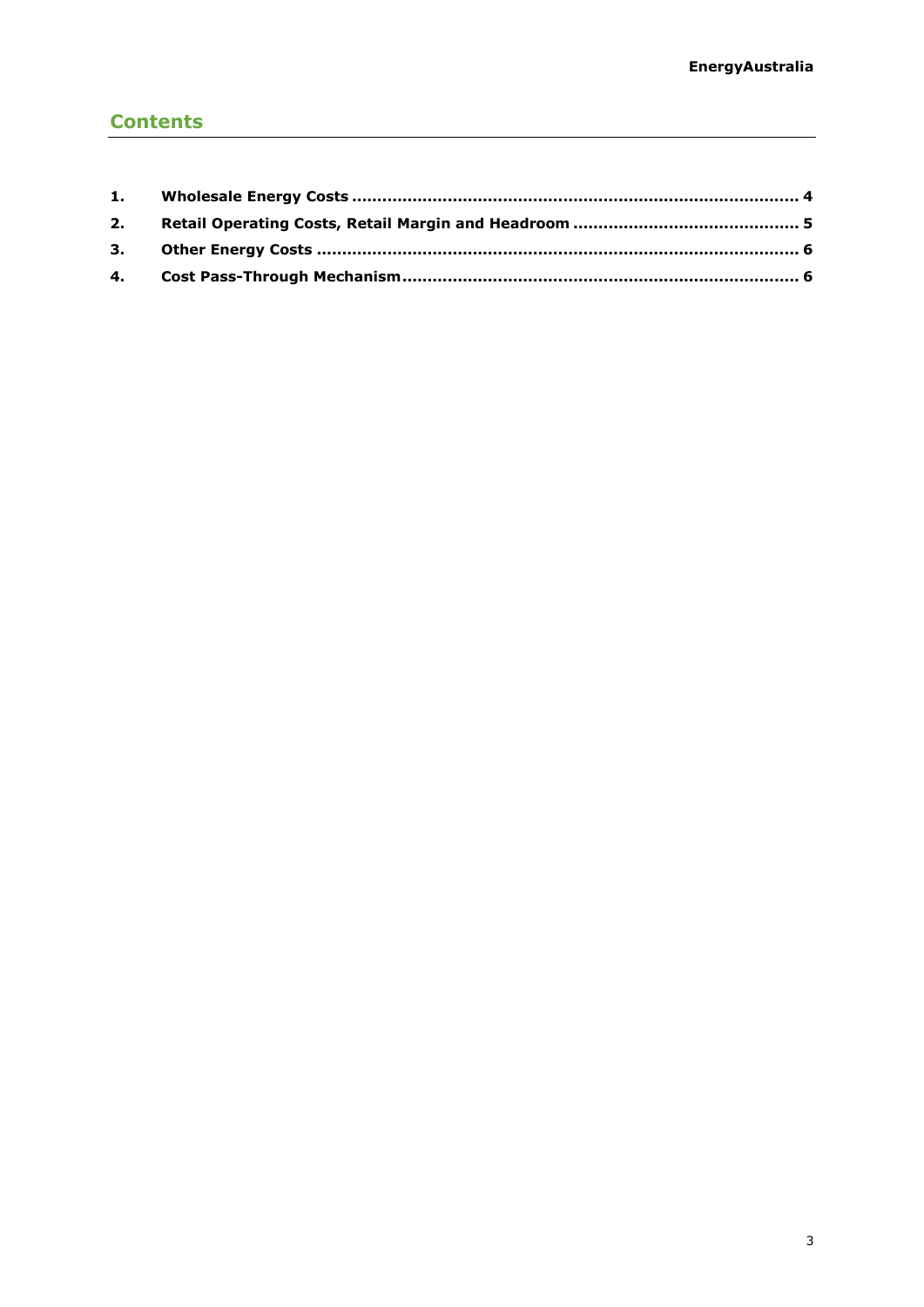## <span id="page-3-0"></span>**1. Wholesale Energy Costs**

In this section we take the opportunity to reiterate our concerns regarding the current methodology adopted by ACIL Allen in developing its forecast of wholesale energy costs for the period. Whilst we disagree with ACIL Allen's approach and favour a long run marginal cost (LRMC) methodology we acknowledge this year's determination is likely to be the last in its application for those customers in South East Queensland (SEQ), whilst a decision regarding the regulatory approach for retail customers in Ergon Energy's supply area remains outstanding.

EnergyAustralia is of the opinion that were the Queensland Government not to progress with its proposed price monitoring scheme the Authority should give further consideration to using the LRMC method to estimate elements of retail electricity tariff components for future determinations.

With wholesale energy cost comprising up to 21% of a retailers total energy retail costs, the second largest single cost behind network expenses $^1$ , it is imperative the Authority provide for as accurate as possible measure of the wholesale energy costs to be incurred by a retailer. While the QCA's current method of estimating actual wholesale energy costs provides an approach EnergyAustralia still considers that the LRMC methodology more robust and consistent with regulatory principles associated with setting prices.

Having reviewed the Authority's draft determination and its consultants final report we note several of the issues raised within our previous submissions as part of the current and previous years regulated retail pricing determination remain outstanding. Specifically, EnergyAustralia hold the following concerns:

- **Data:** In our submission to the Authority's 2013-14 draft determination EnergyAustralia highlighted the use of three years actual load data to establish load profiles as insufficient and likely to misrepresent high demand days leading towards a potential bias resulting in lower than average energy costs incurred for these periods. Our concerns regarding this methodology remain despite the inclusion of an additional year of actual data. As per our submission to last year's draft determination EnergyAustralia is of the opinion the more data samples used in the analysis the more reliable and robust the likely results from the modelling.
- **Scaling:** In our submission to the Authority's Interim Consultation Paper: Regulated Retail Prices 2014-15, EnergyAustralia noted the perceived flaws or limitations in the methodology when scaling load traces make any assessment or comment on the load forecasts difficult. ACIL Allen's draft report does little to convince us the current restrictions on the load traces accurately reflect the markets operation. Furthermore EnergyAustralia do not consider it appropriate nor transparent for ACIL Allen to reference previous work completed on behalf of Queensland's electricity network service providers as a basis for their decision without providing details of the findings from the work referred to. EnergyAustralia reiterate its preference for the AEMO 10% POE demand restrictions to be removed. Further EnergyAustralia would expect the NSLP peak demands in excess of the AEMO 10% POE to occur during evening peaks. This is consistent with the current trends, where the increasing Solar PV penetration is causing the NSLP peak demand to be delayed.
- **Pool Price:** In our submission to the Authority's Interim Consultation Paper: Regulated  $\bullet$ Retail Prices 2014-15, EnergyAustralia highlighted the lack of consideration given within the previous year's modelling to those pricing events between \$70/MWh and \$300/MWh. Specifically, EnergyAustralia highlighted these events were understated in the previous forecast potentially resulting in a considerable financial impact to retailers and representing a key source of regulatory risk. EnergyAustralia seeks comment from the Authority or the Authority's consultants ACIL Allen on how this impact has been better represented within the current modelling approach.

ł

<sup>1</sup> SOTEM 2013 page 129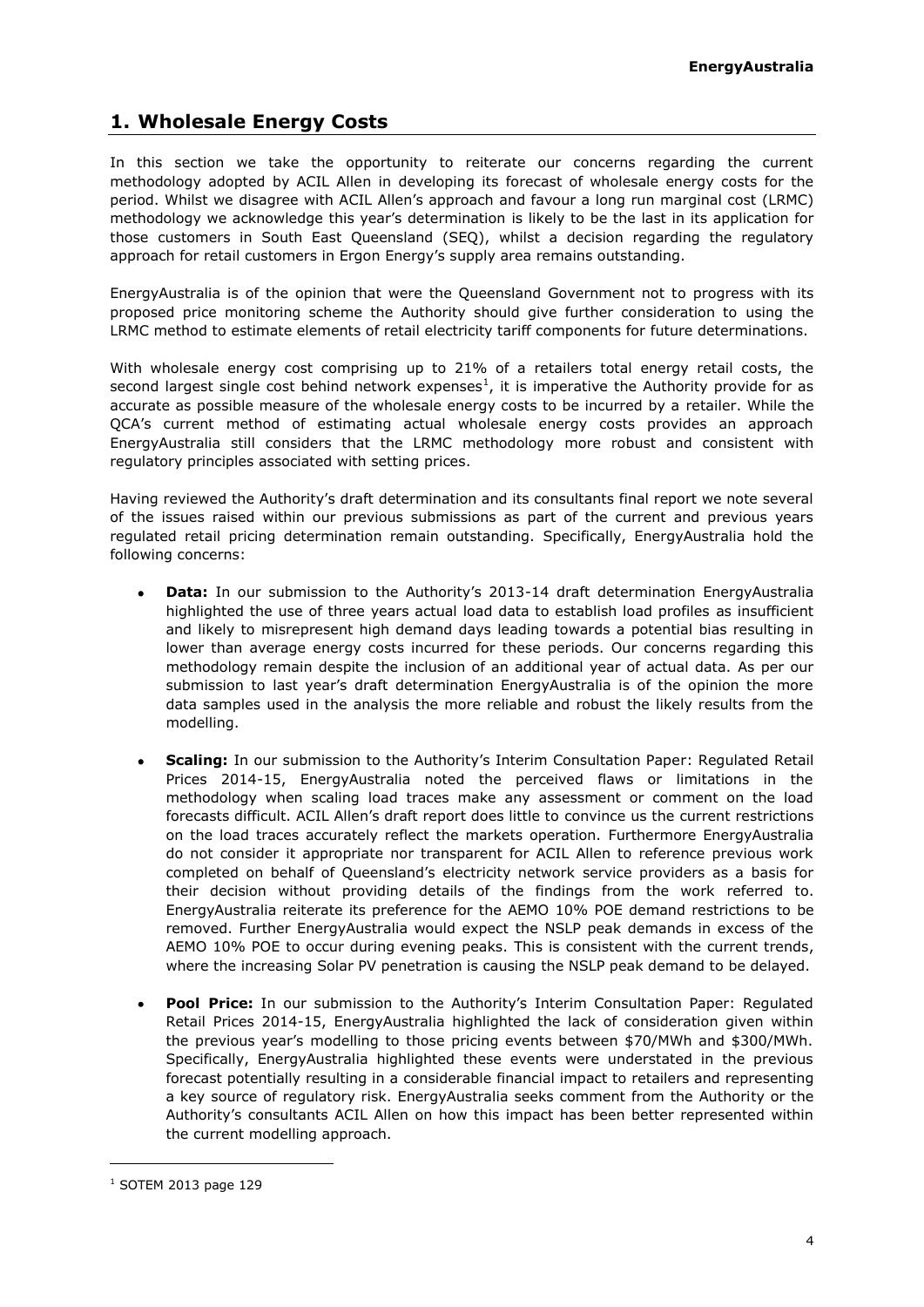Further to these issues EnergyAustralia recognise the uncertainty associated with the Federal Government's desire to repeal the Clean Energy Act (CEA) creates an additional layer of complexity to establishing regulated retail prices for 2014-15. This complexity will extend further whereby any repeal of the CEA is back dated to a certain period and when impacts to the power generation sector follow from the Commonwealth Government's Direct Action Plan.

We recognise ACIL Allen's preference to retain a risk adjusted carbon price in establishing the wholesale energy costs and agree with their arguments that total cost recovery throughout the period is likely to balance. However, EnergyAustralia considers it more prudent of the Authority to establish a set of carbon inclusive and exclusive prices to be implemented if and when the CEA is repealed.

EnergyAustralia is of the opinion the carbon price assumption should be representative of the costs that retailers face whilst promoting cost transparency. At the time of making the final determination the CEA will remain in force making the carbon inclusive price the 'best estimate' of wholesale electricity costs. Such an approach will therefore result in greater transparency in setting electricity prices whilst meeting the expectations of consumers and the broader community.

In establishing a suite of carbon inclusive and exclusive prices, EnergyAustralia are concerned ACIL Allen have overstated the risk adjusted carbon costs by using the average daily differences of \$7/MWh for the financial year. By overstating these costs for the year and then subtracting this value from the ASX Energy Futures base and peak contract prices, ACIL Allen have understated the carbon exclusive contract price and subsequently understated the carbon inclusive contract price. We see that the risk adjusted value of carbon (ie difference between carbon inclusive and carbon exclusive prices) reduces each quarter as we move from Q3 2014 to Q2 2015, due to the certainty of carbon repeal increasing. EnergyAustralia strongly advises ACIL Allen to determine the risk adjusted carbon allowance by quarter as opposed to taking an average for the financial year. This quarterly risk adjusted carbon allowance should be applied to derive the quarterly carbon exclusive and carbon inclusive prices consistent with the methodology presented in the draft determination.

## <span id="page-4-0"></span>**2. Retail Operating Costs, Retail Margin and Headroom**

In this section, EnergyAustralia provide brief comment in support of the Authority's decision regarding retail operating costs (ROC), retail margin and the maintaining an efficient, transparent headroom allowance in support of retail competition, hence better outcomes for consumers.

As per our submission to the Authority's Interim Consultation Paper: Regulated Retail Prices 2014- 15, EnergyAustralia does not expect retail operating costs to change materially in 2014-15 and thus support maintaining the ROC in real terms. Furthermore, EnergyAustralia reiterate its support for retaining the current retail margin of 5.7% and headroom allowance of 5%. EnergyAustralia note the following comments in relation to each component:

- **ROC:** Were the Authority to continue in its role in setting regulated retail prices, in particular for those retail customers within the Ergon Energy network area, EnergyAustralia advocates that the present approach be replaced and the Authority undertake a detailed bottom up assessment of these costs for the Queensland retail electricity market.
- **Retail Margin:** EnergyAustralia considers this margin to be the minimum amount required  $\bullet$ by a retailer as a return on investment and considers the proposed retail margin may appear insufficient to ensure that electricity retailers are adequately compensated for the current risk and regulatory uncertainty within the Queensland electricity retail market.
- **Headroom:** Dependent on the regulatory approach to be adopted by the Queensland Government in setting prices for non-SEQ customers and the interaction of this approach with a price monitoring scheme for SEQ customers EnergyAustralia maintains that the value of the headroom allowance must remain in real terms for the foreseeable future.